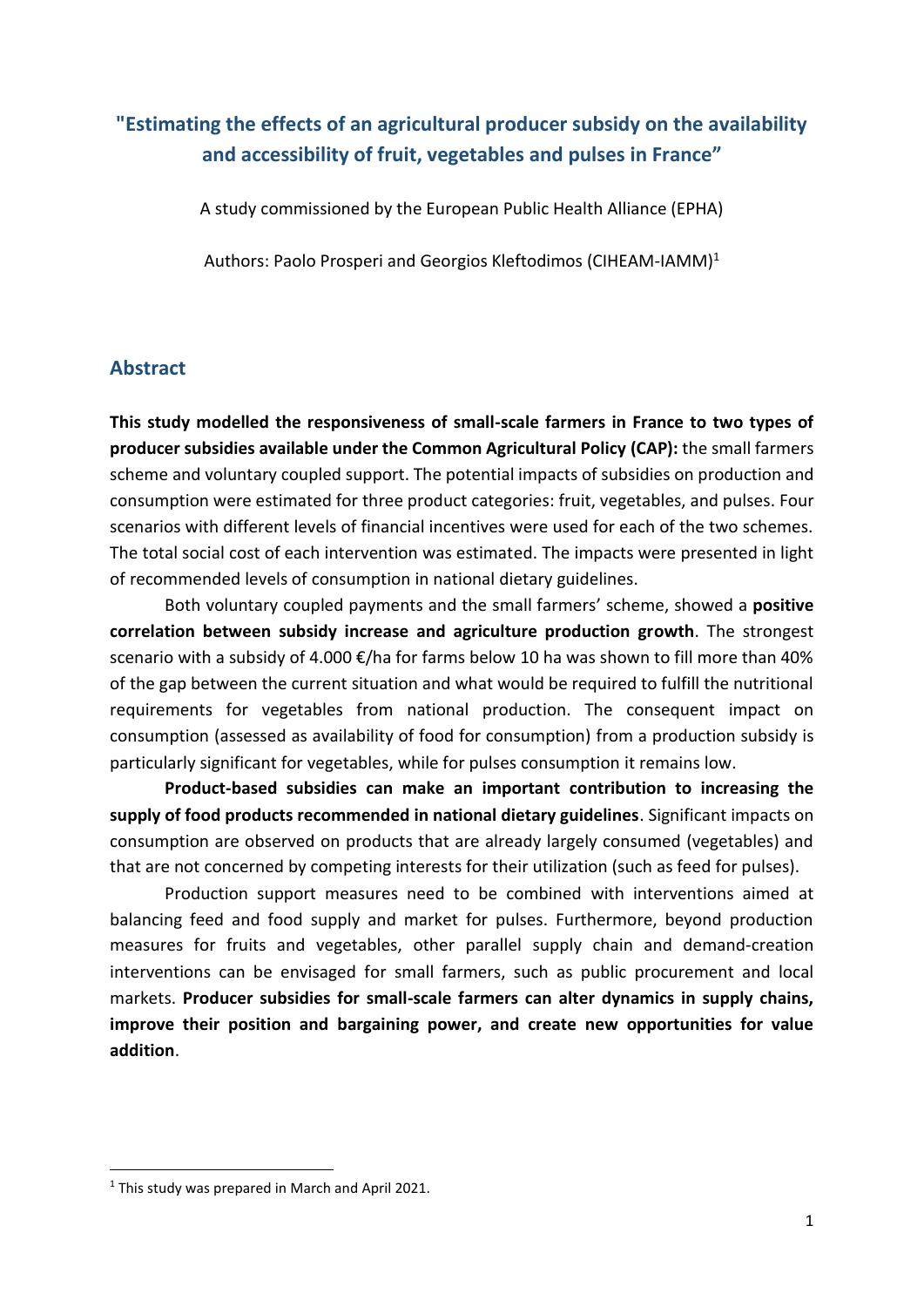### **Background**

In the context of post-2020 renewal of the European Union (EU) Common Agricultural Policy (CAP), each Member-State has to prepare a "CAP Strategic Plan". According to this plan, every country has to identify, among others, its needs in relation to CAP objectives, and promote a cohesive intervention plan in order to meet these needs. A key goal that will need to be considered by member states is to provide "food and health, including safe, nutritious and sustainable food". In France, this goal is confronted with two crucial challenges: the need to fulfil the nutritional requirements and guidelines of the 4<sup>th</sup> Programme National Nutrition Santé 2021-2023 (PNNS4) (Ministère des Solidarités et de la Santé, 2019); the importance of supporting small-scale farms for the production of healthy and under-consumed and underproduced foods such as fruits, vegetables and pulses<sup>2</sup>.

### **Objectives**

The aim of the present study is threefold. Firstly, it aims to provide a quantitative overview of production and consumption levels of fruit, vegetables and pulses in France and to relate those levels to current nutritional recommendations and potential self-sufficiency performance at a national scale. Secondly, it aims to provide an analysis of small-scale farmers' responsiveness on different policy incentives towards the increase of the supply of pulses, and fruits and vegetables, by modeling and evaluating the potential impact of subsidies on production capacity of small-scale producers. Thirdly, it aims to show how this increase on the supply may affect the national consumption of the examined products, by modeling and depicting consumption dynamics that are potentially induced by increased internal supply of fruits, vegetables and legumes. In the end, this study also analyzes the value chain functioning and reaction under increased supply of fruit, vegetables and pulses, to explore market opportunities, barriers and lock-ins for the access and profitability of small-scale producers.

## **Methodology**

At a first step, data of production and consumption of fruits, vegetables and pulses in France were retrieved from FAO, FADN and Agreste databases, in order to identify national production and consumption levels as well as the extent of correlation with the nutritional levels of intake recommended by the PNNS4<sup>3</sup>. These data have been analyzed via standard statistical methods in order to identify the potential imbalance between supply and demand under the hypothesis of self-sufficiency for France with regards to the studied products.

 $2$  The FAO definition of pulses is provided in the Annex Metadata.

<sup>&</sup>lt;sup>3</sup> The nutritional recommendations of PNNS4 that are used for calculation are provided in the Annex Metadata.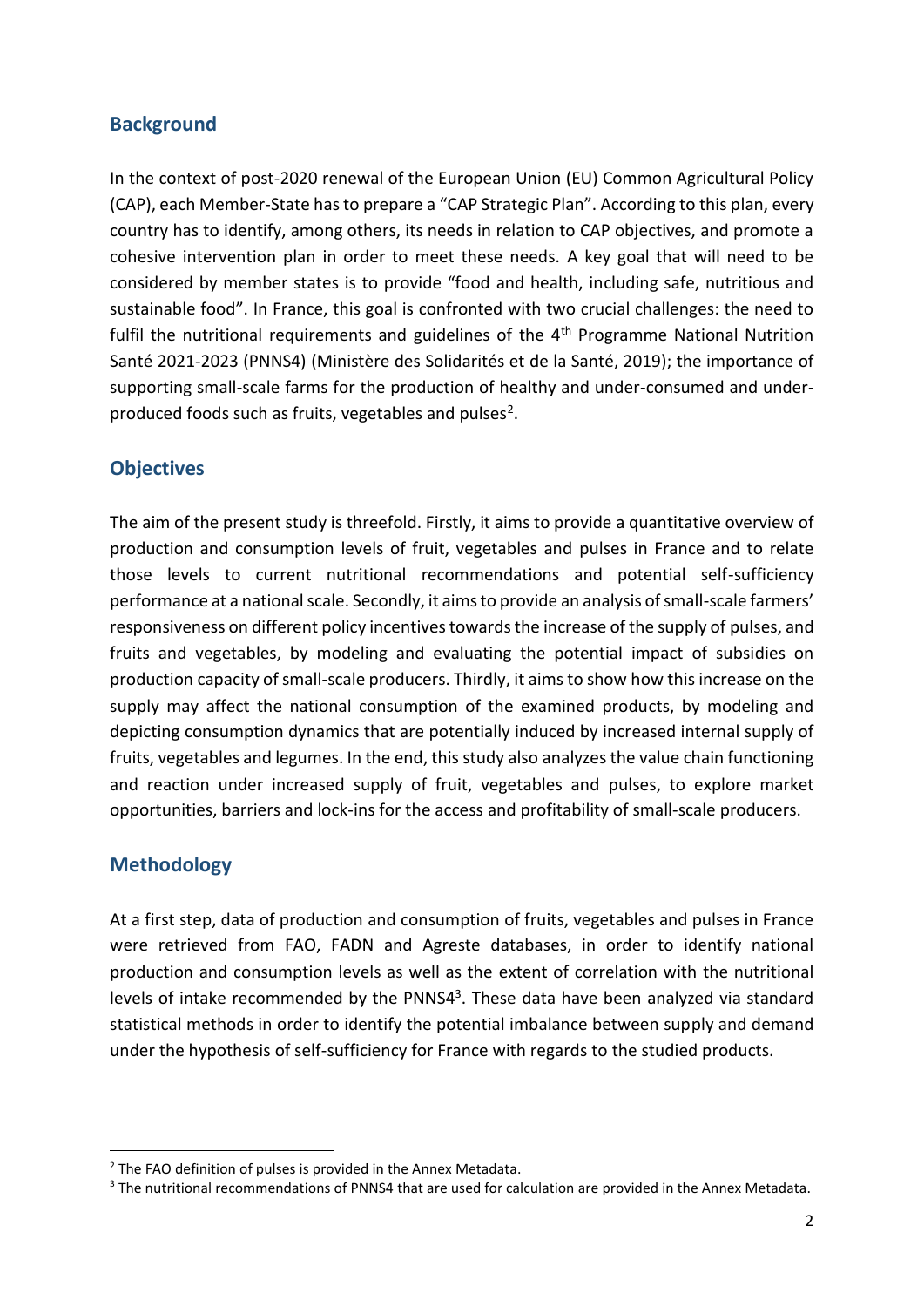At a second step, for the assessment of potential impact of subsidies on small-scale producers of fruits, vegetables and pulses, a general equilibrium model (Dervis et al., 1982) was applied to assess the expected responsiveness by producers to product-based subsidies, aiming to increase the supply of the examined products. We have therefore examined small-scale producers' responsiveness towards the possible implementation of product-based subsidies. To model the responses of French farmers to different levels of incentives on fruits, vegetables, and pulses, as well as the impacts of the possible supply variations of the later products on the national consumption, a standard computable general equilibrium (CGE) model has been developed (Dervis et al., 1982; OECD, 2016). The necessary data, as well as the national Social Accounting Matrix (SAM) for the calibration and the simulation of the different scenarios, have been extracted from the Agreste database. The model has been developed by the use of the General Algebraic Modeling System (GAMS) software, and solved using the MCP solver (Brooke et al., 2011).

In order to simulate production and consumption responses in different levels of incentives, two sets of different scenarios were designed. The first set assesses the effect of different increases on the **Small Farmers' Scheme** (for small farms ≤ 10 ha and small farms ≤ 20 ha) towards the adoption of fruits, vegetables, and pulses, while the second set examines different levels of **Voluntary Coupled Payments**, potentially for all farms. In the following table, we present the two sets of scenarios.

| <b>Small Farmer Scheme</b>        |                                                 |  |  |  |
|-----------------------------------|-------------------------------------------------|--|--|--|
| <b>Scenarios</b>                  | Value of incentive per farm (in $\epsilon$ )    |  |  |  |
| Scenario 1                        | 3000                                            |  |  |  |
| Scenario 2                        | 4000                                            |  |  |  |
| Scenario 3                        | 5000                                            |  |  |  |
| Scenario 4 / Strong innovative    | 7000                                            |  |  |  |
|                                   |                                                 |  |  |  |
| <b>Voluntary Coupled Payments</b> |                                                 |  |  |  |
| <b>Scenarios</b>                  | Value of incentive per hectare (in $\epsilon$ ) |  |  |  |
| Scenario 1                        | 1000                                            |  |  |  |
| Scenario 2                        | 2000                                            |  |  |  |
| Scenario 3                        | 3000                                            |  |  |  |
| <b>Scenario 4</b>                 | 400                                             |  |  |  |

*Table 1 Scenario characteristics*

In general, the current levels of small farm schemes seem not efficient enough in order to attract high levels of farmers' participation, while the majority of the Voluntary Coupled Payments attract mostly the livestock production systems (e.g. Jansson et al., 2018). According to the study of Lécole et al. (2020), higher values of small farm schemes should be proposed in order to attract a higher rate of farmers' participation. Hence, following this previous study,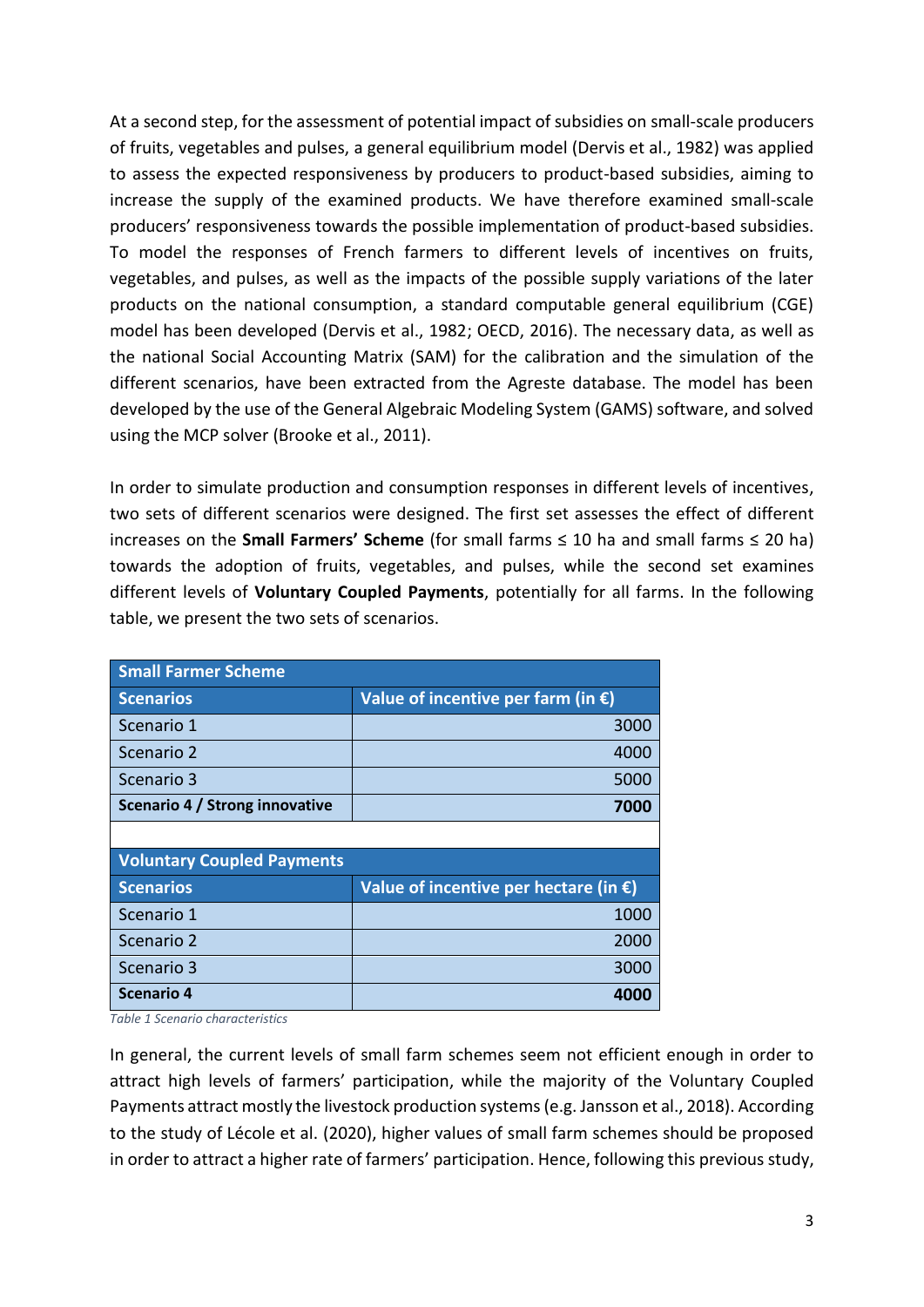we have designed and assessed four different scenarios with higher values of small farm schemes.

In order to further examine the ability of other policy implementations to mobilize small-scale farmersto change their production systems to fruits, vegetables and pulses, we have designed and assessed four different scenarios with higher values of Voluntary Coupled Payments. However, here we have to note that a strong debate about the future of these payments exists nowadays in the European Commission with many Member-States proposing to replace them with decoupled payments.

Finally, apart from the several data and methodological limitations of our modeling attempt, the analysis of the impacts of an increasing supply of goods on the consumption is a complex subject which demands the analysis of the socio-economic and socio-cultural aspects of consumers, however, this is out of the scope of this study.

## **Results**

#### *Assessment of national production and consumption of fruits, vegetables and pulses*

In this section, levels of production and consumption of fruits, vegetables and pulses – only for human consumption - are assessed at a national scale and then compared to the nutritional guidelines of PNNS4. The aggregate calculation of production and consumption is associated to the assessment of the quantities of fruits, vegetables and pulses that would need to be consumed to meet the national dietary guidelines. In the perspective of self-sufficiency of France (i.e. considering only national production as global supply) for fruits, vegetables and pulses, and in view of achieving the national dietary guidelines for the same products, the data show that national production of fruits, vegetables and pulses is not sufficient to feed French population (data are displayed in tables 2 and 3).

|                   | <b>PRODUCTION</b> | <b>IMPORT</b> | <b>EXPORT</b> | <b>FOOD AVAILABILITY</b><br><b>FOR CONSUMPTION</b> | <b>GUIDELINES PNNS</b><br>(consumption) |
|-------------------|-------------------|---------------|---------------|----------------------------------------------------|-----------------------------------------|
| <b>FRUITS</b>     | 2558              | $3463*$       | $1042*$       | 5546**                                             | 4744                                    |
| <b>VEGETABLES</b> | 5894              | 2318*         | 1070*         | 6629 **                                            | 7116                                    |
| <b>PULSES</b>     | 387*              | $73*$         | $---$         | $151*$                                             | 678                                     |
| Other pulses      | $55*$             | $67*$         | $17*$         | $108*$                                             |                                         |

*Table 2 Food balance and nutritional guidelines in France for fruits, vegetables and pulses (data retrieved from Agreste\* and FAO\*\* databases, 2018; 1000 Tons/year).*

In table 2, the food balance of the food group "Other pulses" (mainly represented by lentils, 80%, and beans, 20%) is also considered as it represents 70% of the pulses consumed in France. In addition, with regards to the food group "Other pulses", specific data (from Agreste) of production, import, export and consumption are available and take into account the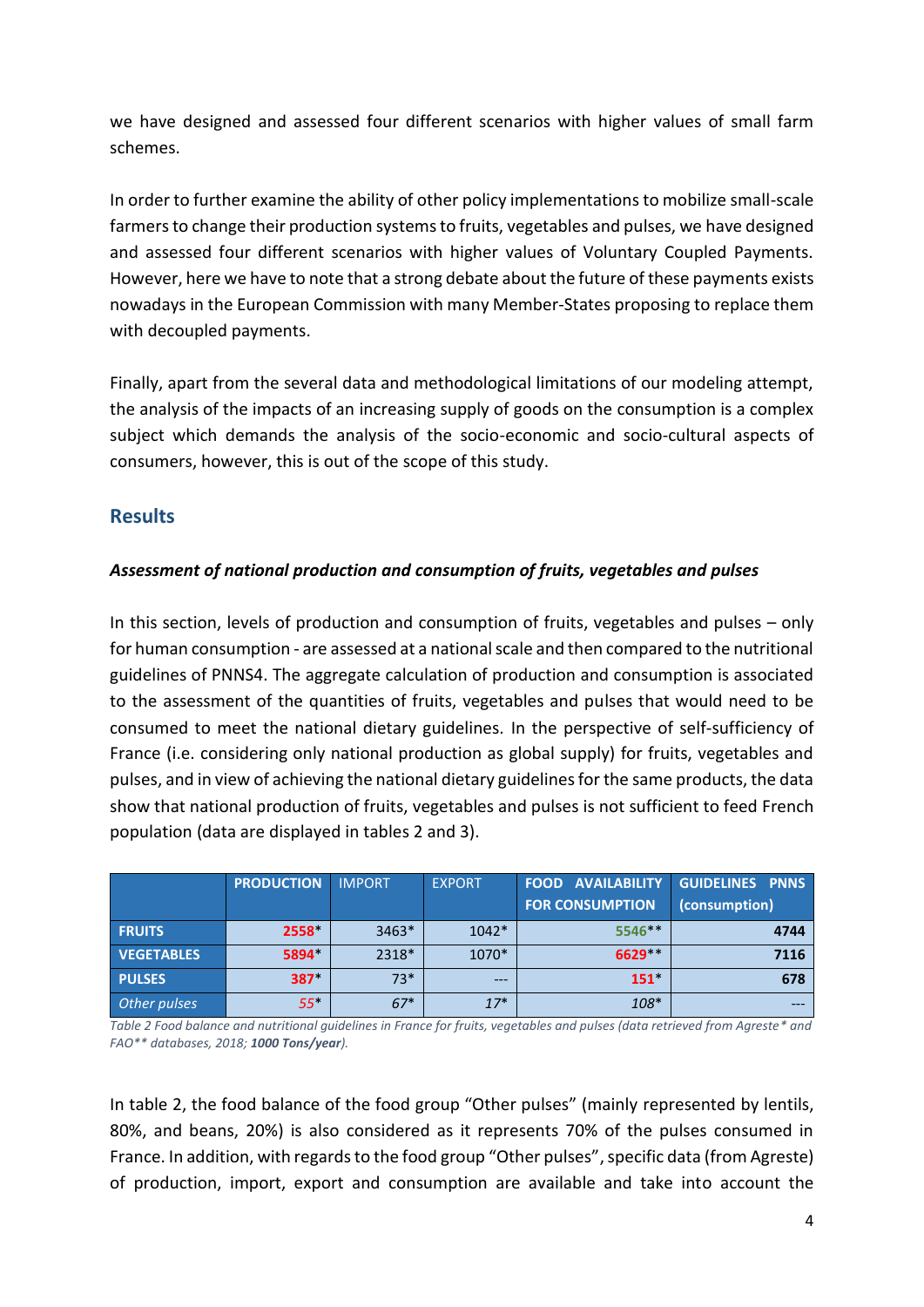distinction of utilization of these products, specifically with regards to seed and feed utilizations. Instead, while for the general group "Pulses" the quantities used for feed are assessed for all the exchanges (production, import, export, consumption), the quantities used for seed are not assessed for the export. For this reason, it is not possible to estimate the value of pulses for human consumption that are exported.

|                   | <b>FOOD AVAILABILITY</b><br><b>FOR CONSUMPTION</b> | <b>GUIDELINES PNNS</b><br>(consumption) |
|-------------------|----------------------------------------------------|-----------------------------------------|
| <b>FRUITS</b>     | 82,86**                                            | 73                                      |
| <b>VEGETABLES</b> | $99,05***$                                         | 109,5                                   |
| <b>PULSES</b>     | $2,3*$                                             | 10,43                                   |

*Table 3 Consumption and nutritional guidelines in France for fruits, vegetables and pulses (data retrieved from Agreste\* and FAO\*\* databases, 2018; Kg/capita/year).*

#### *Food Balance data gathering – Methodological insights*

In table 2, the food balance of fruits, vegetables and pulses in France are reported according to year 2018 FAO and Agreste data. These data are at the moment the most recent ones that allow to assess - and compare - production, import, export and food availability for consumption in France for the food products studied. With regards to consumption, the most recent data that are available - and that can be therefore correlated to production, import and export data - are retrieved to inform a proxy indicator of consumption from an aggregate indicator of **food availability destined to consumption**. In particular, fruits and vegetables availability destined to consumption is assessed according to data from FAOSTAT database through the FAO indicator "Food". The "Food" FAOSTAT indicator (used as a proxy of food consumption) is calculated by deducting, from production plus import of a product, the values of export, losses, seeds, feed, stocks, processed food, tourist food, non-food uses, and residuals. It is also acknowledged that these data assessments bring with them a significant degree of approximation. Also, a comparative analysis of FAO data of food availability destined to consumption with survey-based consumption data from INCA 3 (2014-2015, Étude individuelle nationale des consommations alimentaires 3, ANSES 2017), and from Eurostat on frequency of consumption (2017), show different levels of fruits and vegetables consumption, but still being in the same order of magnitude. In fact, the FAOSTAT "Food" indicator for fruits and vegetables (i.e. availability for consumption), which is taken as a proxy for consumption, would show higher levels than the consumption measured through surveys by INCA 3 and Eurostat. For instance, in France for year 2014, the "Food" FAOSTAT indicator of availability for consumption was assessed to 219,8 and 259,6 g/capita/day, while the INCA 3 surveys on consumption measured respectively 129,9 and 130,7 g/capita/day. Therefore, it is possible to observe that food balance values from FAOSTAT tend to overestimate food consumption of fruits and vegetables. However, the most recent and comparable FAOSTAT data are available for 2018, while the most recent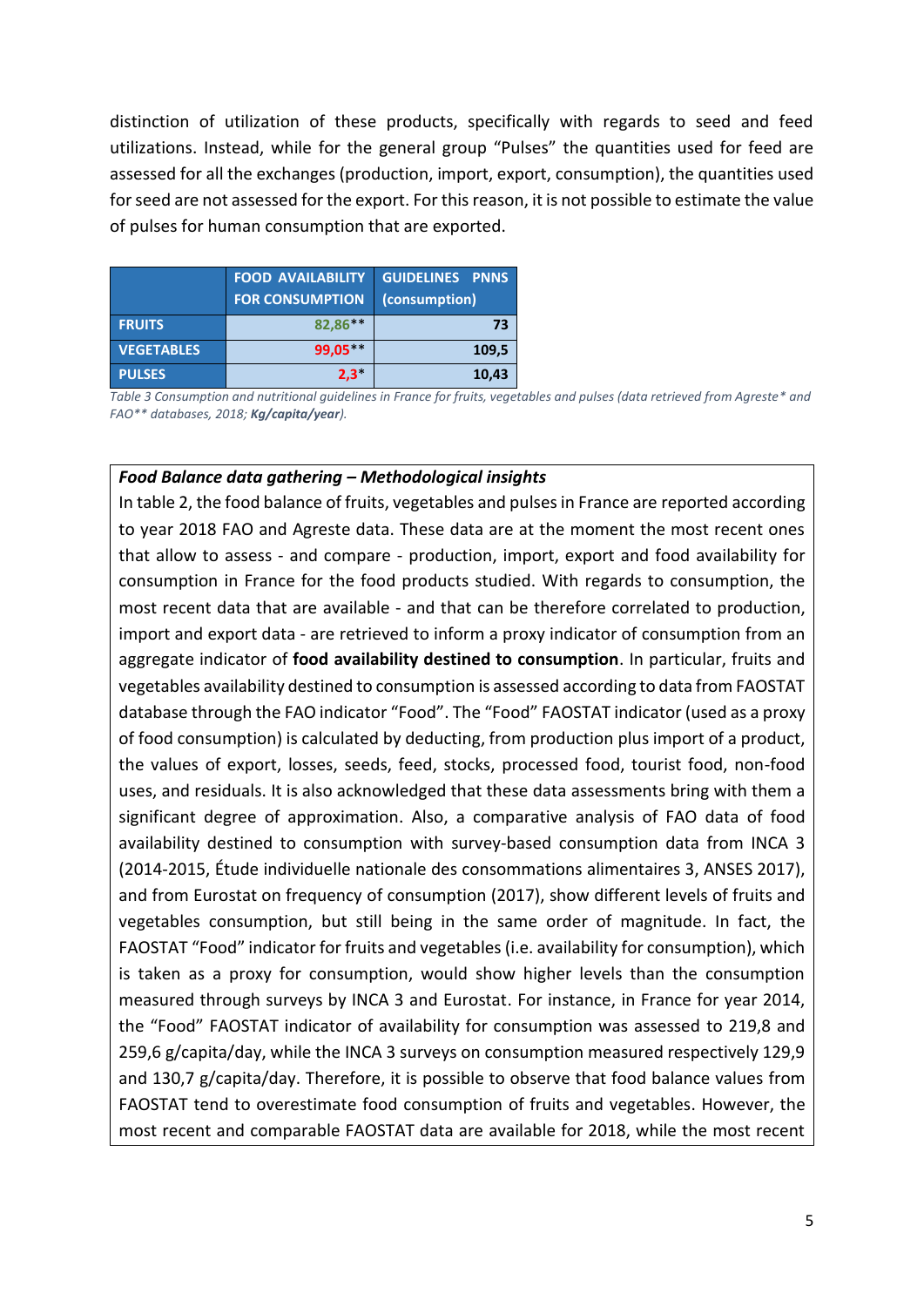ones from INCA 3 data are available for 2014 and the newest frequency measures from Eurostat are for 2017.

Figure 1 clearly illustrates the gaps in national production for fruits, vegetables, and pulses in France that should be increased to 85%, 20% and 75% respectively, to meet nutritional requirements on the basis of an in-country production. Beside the increase needed for the general group of pulses, Figure 2 displays the hypothetical quantities needed to reach the nutritional guidelines if this gap had to be filled only with "Other pulses" production (mainly lentils and beans). With regards to consumption, Figure 3 shows the potential of consumption (assessed as availability of food for consumption) increase needed to reach the nutritional guidelines for vegetables and pulses. It is observed that pulses are consumed to a very low extent: in order to meet the nutritional requirements, pulses consumption in France should be at least 3,5 times higher (>350%), and vegetables consumption should increase to 7%. Fruit consumption is not displayed in figure 2 since aggregate data for fruits show that consumption levels (assessed as availability of food for consumption) largely exceed the nutritional requirements. However, survey-based data from Eurostat on frequency of fruit consumption in French population indicates that there are differences among groups, including differences based on household characteristics, social and economic status (as previously observed by De Saint Pol, 2008, Régnier et al., 2009, Marie et al., 2018).



*Figure 1 Percentage increase of production that is necessary to meet national nutritional guidelines for fruits and vegetables (2018).*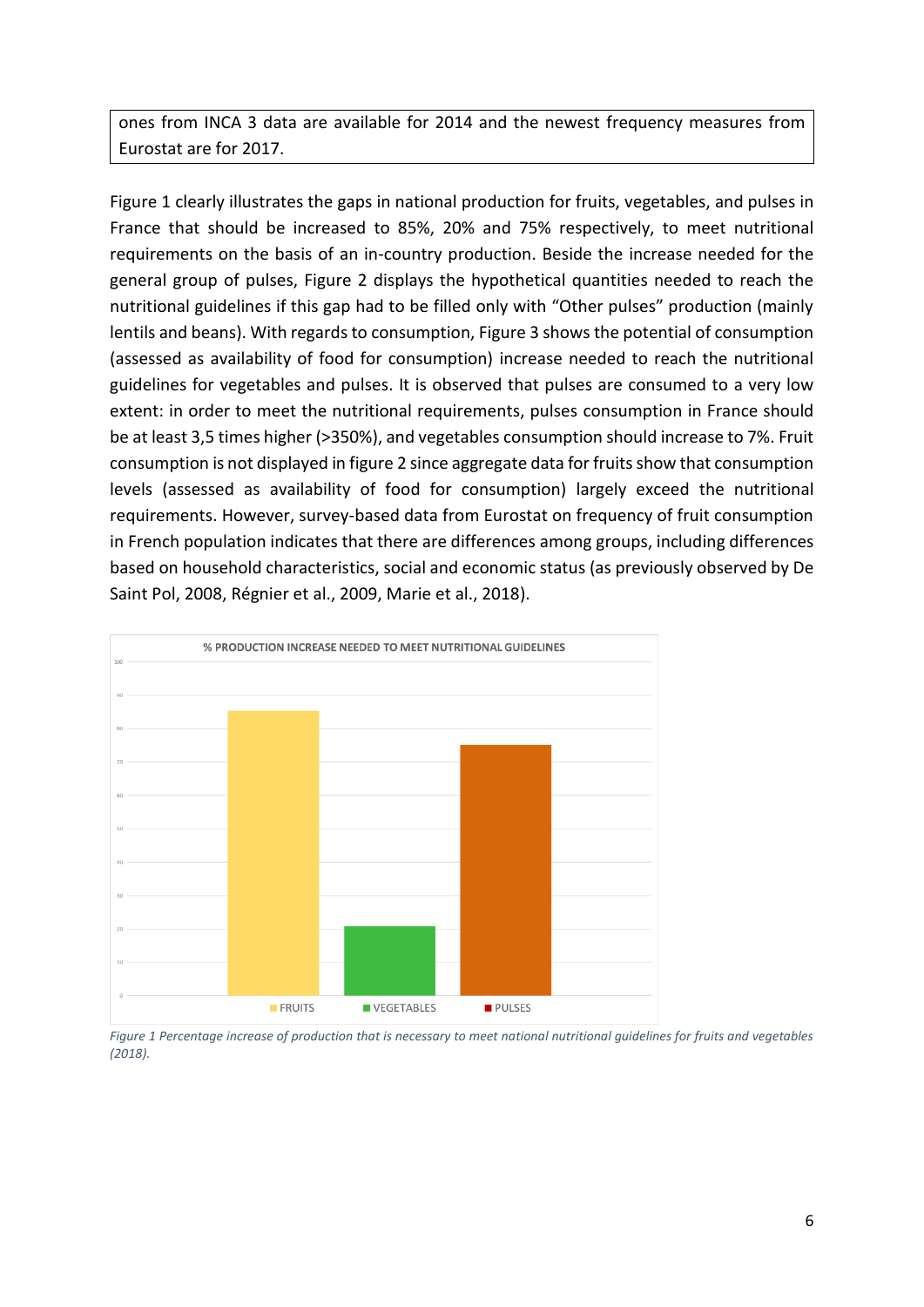

*Figure 2 Percentage increase of production that is necessary to meet national nutritional guidelines for Pulses and Other pulses (2018).*



*Figure 3 Percentage increase of consumption that is necessary to meet national nutritional guidelines for vegetables and pulses (2018).*

### *Small farms' production and general consumption responsiveness to product-based subsidies in different scenarios*

According to the methodology presented above, we have designed four different schemes of subsidies for two groups of small farms in France, i.e. small farms ≤ 10 ha and small farms ≤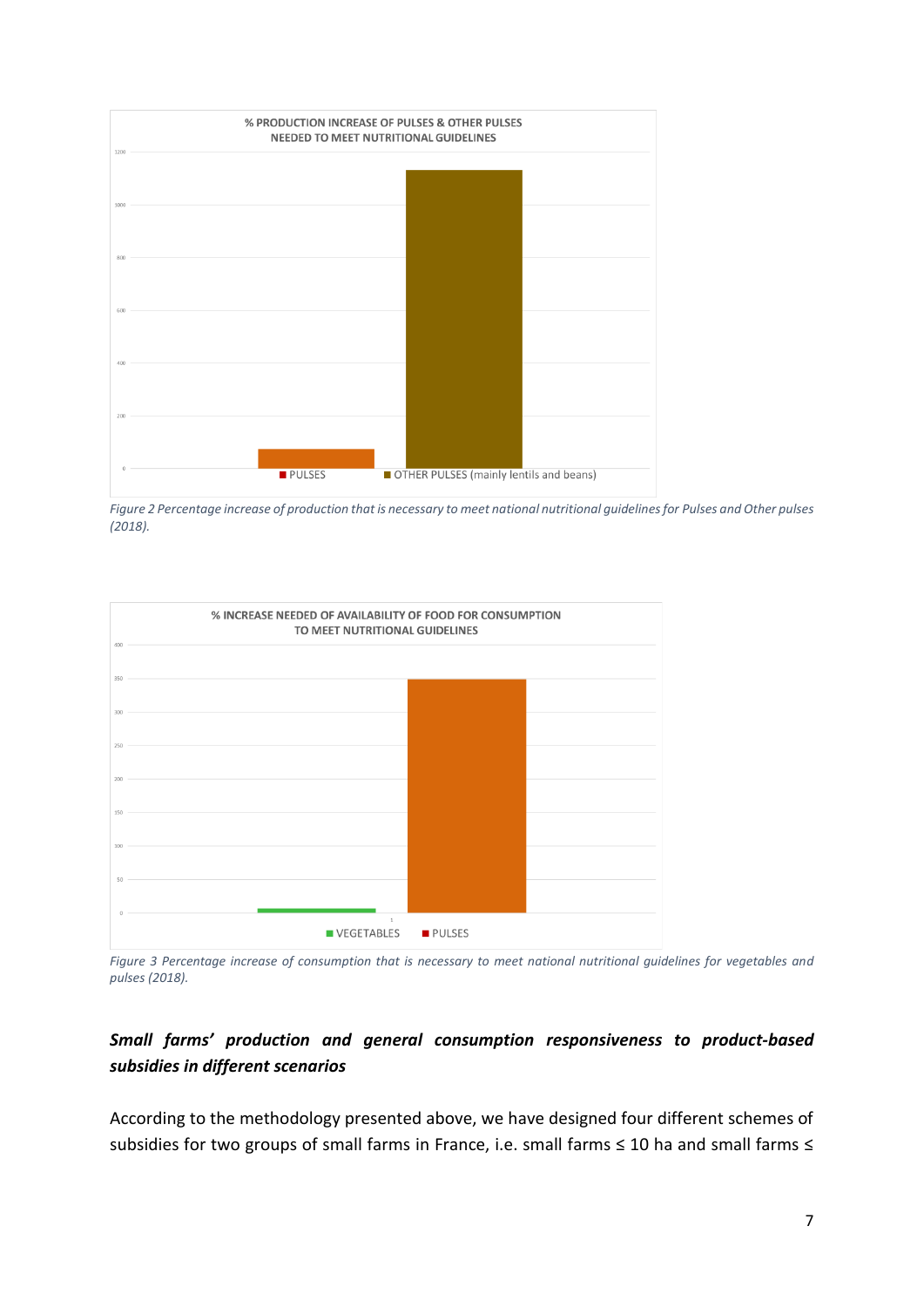20 ha. The four schemes consist of payments for 3000 € (scenario 1), 4000 € (scenario 2), 5000 € (scenario 3) and 7000 € (scenario 4 / strong innovative) per hectare.

For each subsidy scenario we have assessed the responsiveness of farms in terms of production as it is illustrated in figure 4 and 5. These scenarios are tested for the food groups "fruits" and "vegetables" as data on human consumption products (assessed as availability of food for consumption) are available for both groups with regards to production, consumption, import and export (table 2). As explained above, these data are not totally available for the "Pulses" group, while they are available for the "Other pulses" group. For this reason, and since the "Other pulses" food group has an important contribution in the whole consumption of pulses in France, the scenario simulation was developed building on data available for the group 'Other pulses" and not for the group "Pulses". With regards to production, both figures display a positive correlation between the financial amount of subsidies and the increase of production for fruits, vegetables and other pulses in both small farms' groups (≤ 10 ha and ≤ 20 ha).



*Figure 4 Percentage of production increase under different payment scenarios (3000 €, 4000 €, 5000 €, 7000 €; farms ≤ 10 ha)*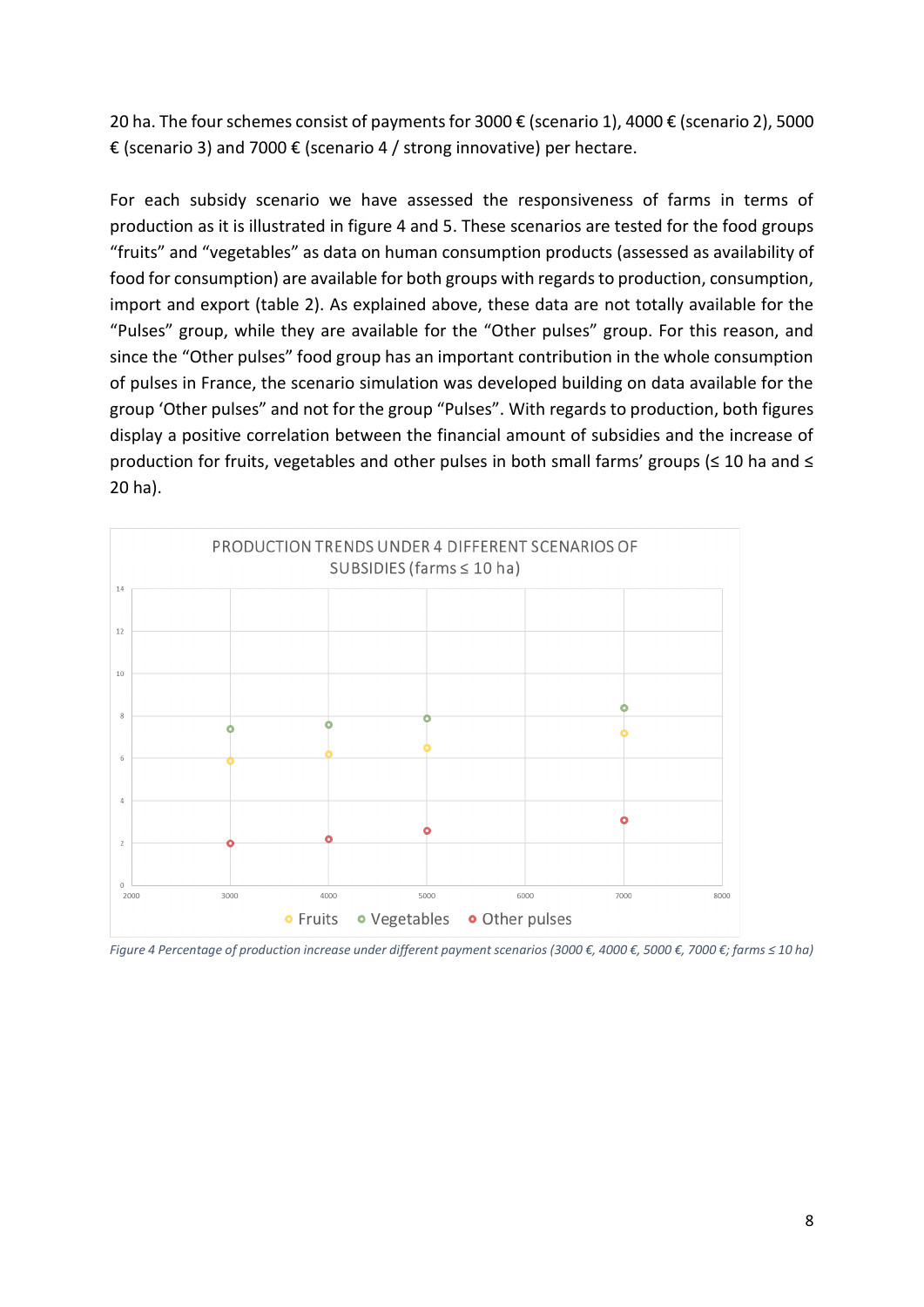

*Figure 5 Percentage of production increase under different payment scenarios (3000 €, 4000 €, 5000 €, 7000 €; farms ≤ 20 ha)*

For the estimation of the necessary social costs for the implementation of the examined scenarios, we have made the assumption that all small farmers in the two samples are willing to participate in the small farmers' schemes proposed in this study. Hence, we have extracted the necessary data on the total number of small farmers (both ≤ 10 ha and ≤ 20 ha) by Agreste database and we have multiplied it with the value of each scenario. In the following table we present the findings of our estimation.

| <b>Scenarios</b>    | Social costs (ME) Farms $\leq 10$ ha | Social costs (ME) Farms $\leq$ 20 ha |  |
|---------------------|--------------------------------------|--------------------------------------|--|
|                     | $(92247)$ ha)                        | $(99714 \text{ ha})$                 |  |
| Scenario 1          | 276,741                              | 299,142                              |  |
| Scenario 2          | 368,988                              | 398,856                              |  |
| Scenario 3          | 461,235                              | 498,570                              |  |
| Scenario 4 / Strong | 645,729                              | 697,998                              |  |
| innovative          |                                      |                                      |  |

*Table 4 Social costs of subsidies in four different scenarios for small farms' schemes.*

In parallel, we have tested four additional scenarios based on voluntary coupled payments, without any size limits for farms. The four incentive schemes consist of 1000 €, 2000 €, 3000 € and 4000 € per hectare. As expected, in figure 6 the trend shows for fruits, vegetables and other pulses, a positive and strong correlation between subsidy increase and agricultural production growth.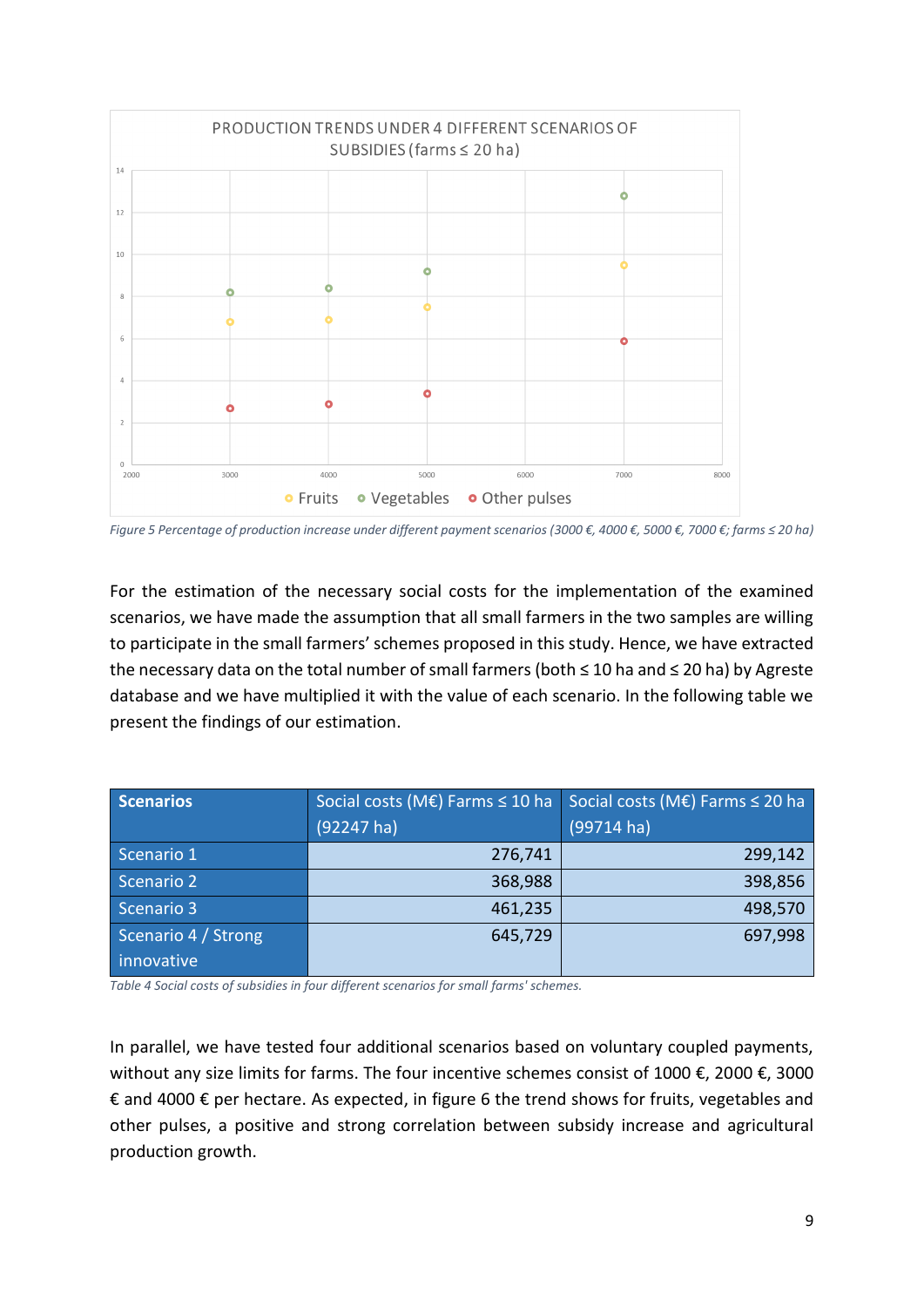

*Figure 6 Percentage of production increase under different scenarios of Voluntary Coupled Payments (1000 €, 2000 €, 3000 €, 4000 €)*

After having established the positive correlations between subsidy increase and agriculture production growth, we explain how such responsiveness and changes in the production level of fruits and vegetables can contribute to meet the related national nutritional requirements. In doing so, for each set of scenarios, we have isolated the strongest, and the most expensive, scenarios for farms ≤ 10 ha, ≤ 20 ha, and for voluntary coupled payments, namely 7000 €/ha and 4000 €/ha. As expected, figures 7, 8, and 9, show positive correlations between subsidy increase and the growth of agricultural production. In figure 7 we observe that the strongest scenario for farms ≤ 10 ha can contribute to fill more than 40% of the gap between the current situation and the nutritional requirements needed from national production of vegetables. For fruit production, within the same scenario this can be increased and contribute to fulfil 8% of the gap towards the required level of nutritional recommendations. In general, across these three graphs, and according to the modelling exercise, it is interesting to observe that the production of vegetables might grow to a much greater extent than fruit production. For instance, a social cost increase of 50 M€ between the strong innovative scenario for farms ≤ 10 ha and for farms  $\leq$  20 ha, results in a further contribution of 20% more towards the fulfilment of the national nutritional requirements for vegetables production, while for fruits it accounts only for a very low increase of this contribution (<3%). Consistently, the test on the strongest scenario for the voluntary coupled payments shows that through this scheme the vegetables production could contribute to fulfil 90% of the gap to reach the national nutritional requirements, while for fruits this contribution reach only 18% of the gap. This difference is partially explained by the fact that the installation of fruit trees/perennial crops requires an important financial investment and longer periods of time between plantation and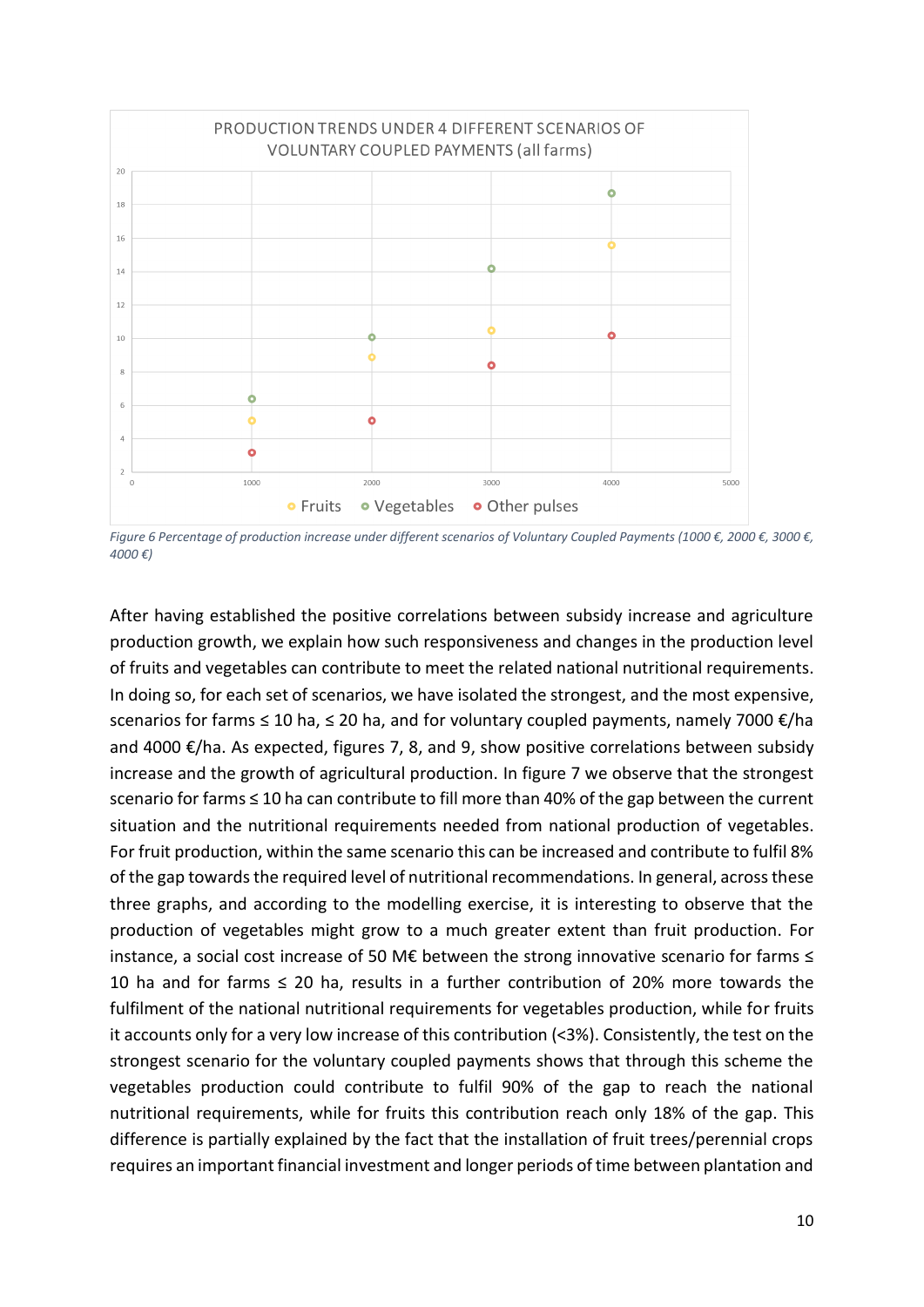fully productive trees (FAO, 2016). Thus, it is likely that higher and targeted incentives should be designed in order to motivate small farmers to further invest in fruit production.



*Figure 7 Percentage of production increase in strong innovative scenario and gap with nutritional requirements (farms ≤ 10 ha)*



*Figure 8 Percentage of production increase in strong innovative scenario and gap with nutritional requirements (farms ≤ 20 ha)*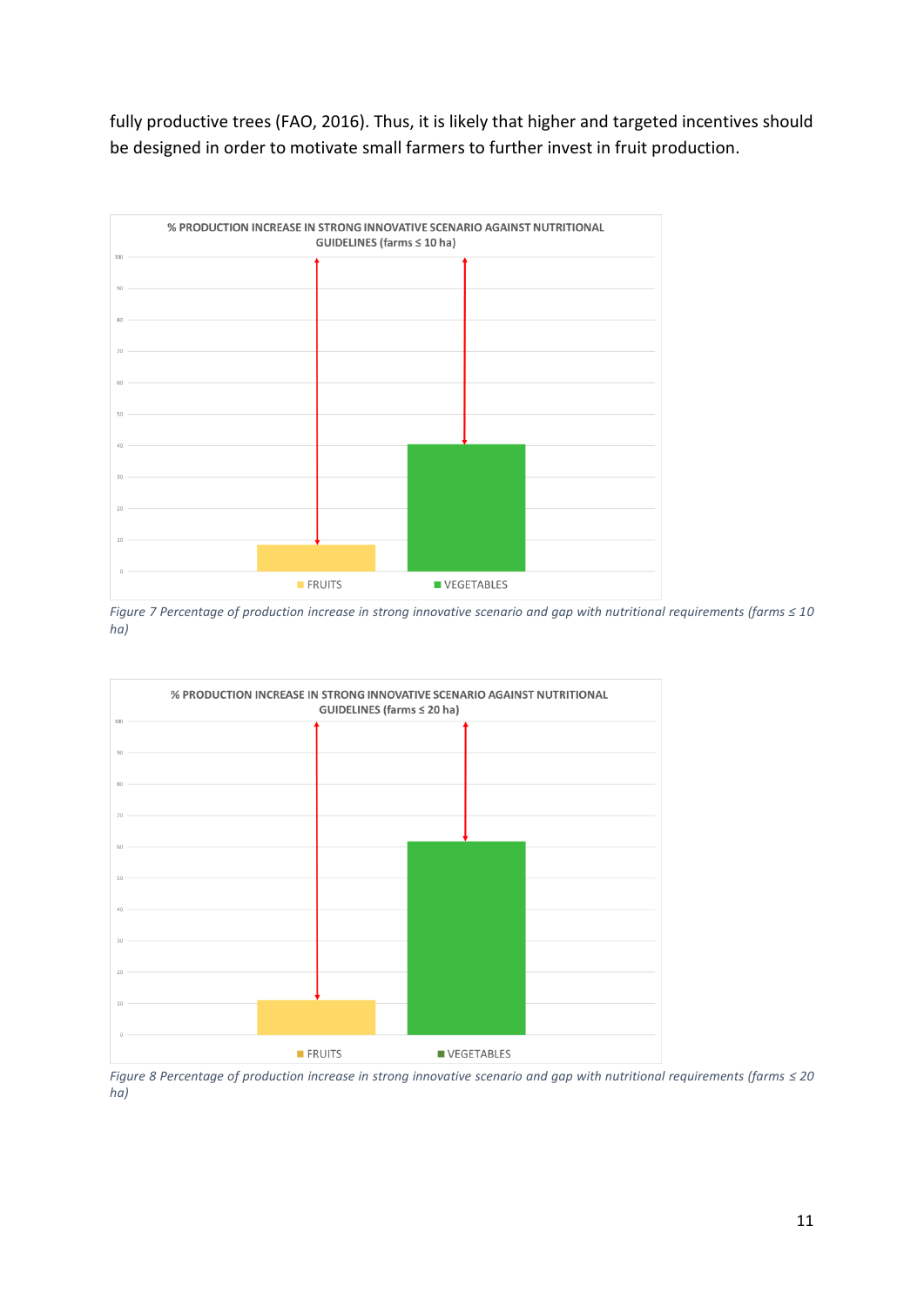

*Figure 9 Percentage of production increase in scenario 4 of Voluntary Coupled Payments and gap with nutritional requirements*

With regards to "Other pulses" the data are displayed in a different graph (Figure 10), as the size of the percentage increase is significantly lower. In fact, for the strong innovative scenario and for the highest level of voluntary coupled payments, the model shows a very slow progression of the "Other pulses" growth in production (between 0,2% and 0,9%, figure 10).



*Figure 10 – Percentage of production increase of farms in strong innovative small farm scheme and in scenario 4 of Voluntary Coupled Payments and gap with nutritional requirements (Other pulses).*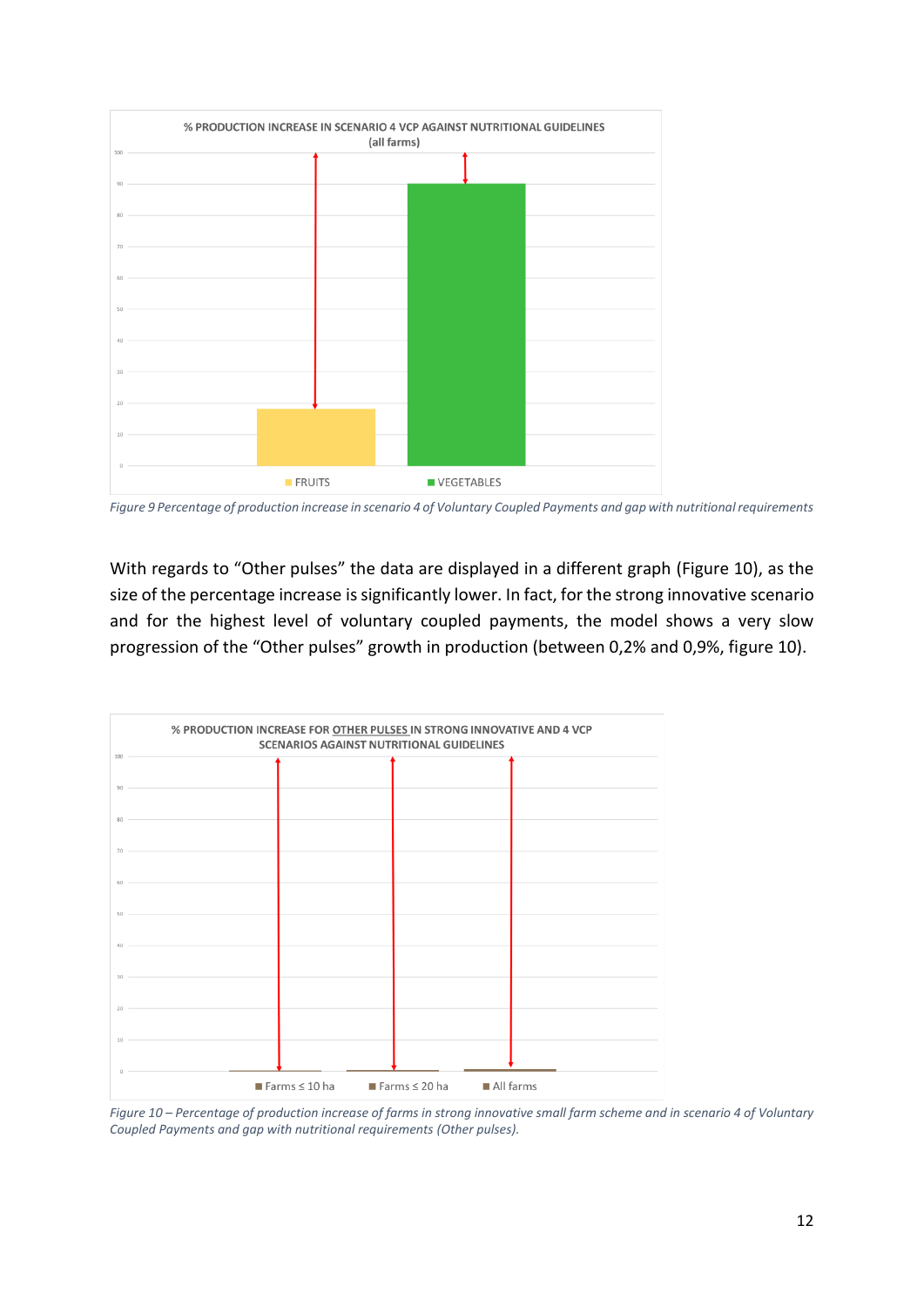With regards to consumption responsiveness (assessed as availability of food for consumption) of French population to product-based subsidies in different scenarios, the general trends that have already been observed for production are confirmed. Strongest financial subsidies imply higher consumption of fruits, vegetables and other pulses (figures 11, 12, 13).



*Figure 11 Percentage of consumption increase (assessed as availability of food for consumption) under different payment scenarios (3000 €, 4000 €, 5000 €, 7000 €; farms ≤ 10 ha)*



*Figure 12 Percentage of consumption increase (assessed as availability of food for consumption) under different payment scenarios (3000 €, 4000 €, 5000 €, 7000 €; farms ≤ 20 ha)*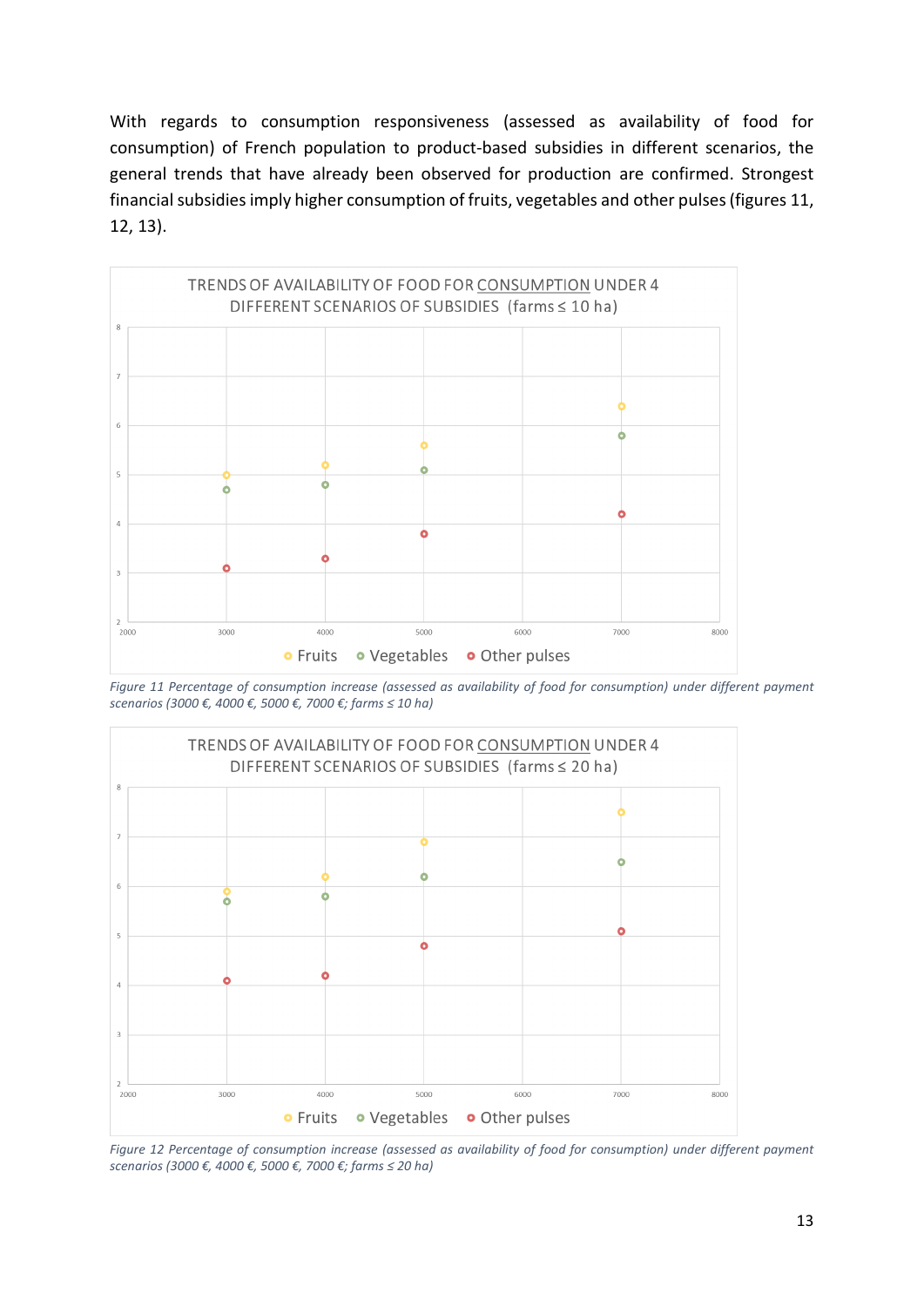

*Figure 13 Percentage of consumption increase (assessed as availability of food for consumption) under different scenarios of Voluntary Coupled Payments (1000 €, 2000 €, 3000 €, 4000 €)*

The impact of subsidies on consumption (assessed as availability of food for consumption) and the related contribution to fill the gap towards the satisfaction of nutritional requirements is particularly marked for vegetables. Thus, the subsidy-based increase in the contribution to fill the gap of consumption towards the fulfilment of nutritional requirement is very high for vegetables (respectively 78%, 88%, 99% for the three strongest scenarios) and for other pulses is extremely low (respectively 1,2%, 1,4%, 1,6% for the three strongest scenarios) (figures 14, 15, 16). Increase in consumption of fruits (assessed as availability of food for consumption) is not displayed as the aggregate data show that fruit consumption already achieves the nutritional requirements established by the national guidelines.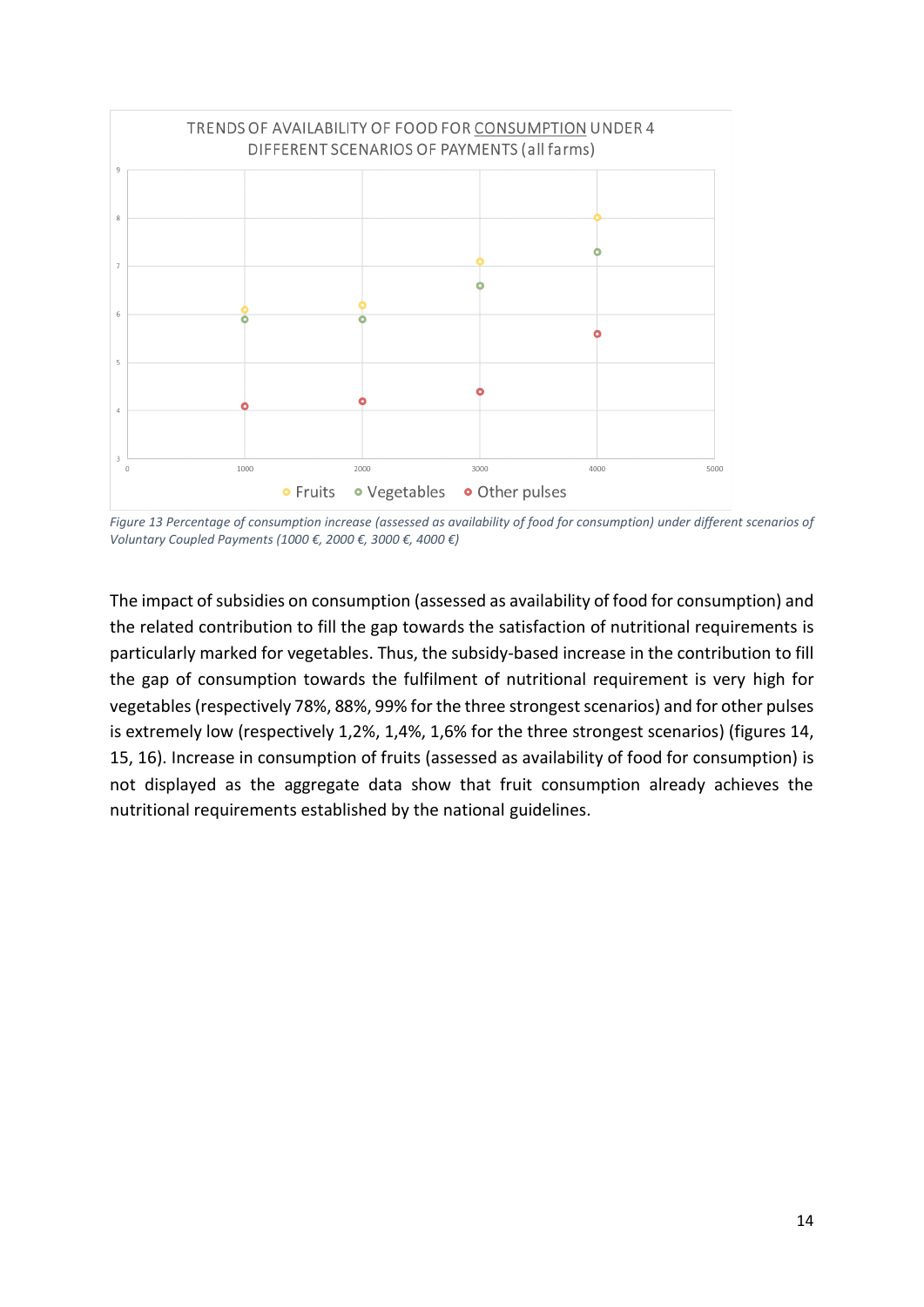

*Figure 14 Percentage of consumption increase (assessed as availability of food for consumption) in strong innovative scenario and gap with nutritional requirements (farms ≤ 10 ha)*



*Figure 15 Percentage of consumption increase (assessed as availability of food for consumption) in strong innovative scenario and gap with nutritional requirements (farms ≤ 20 ha)*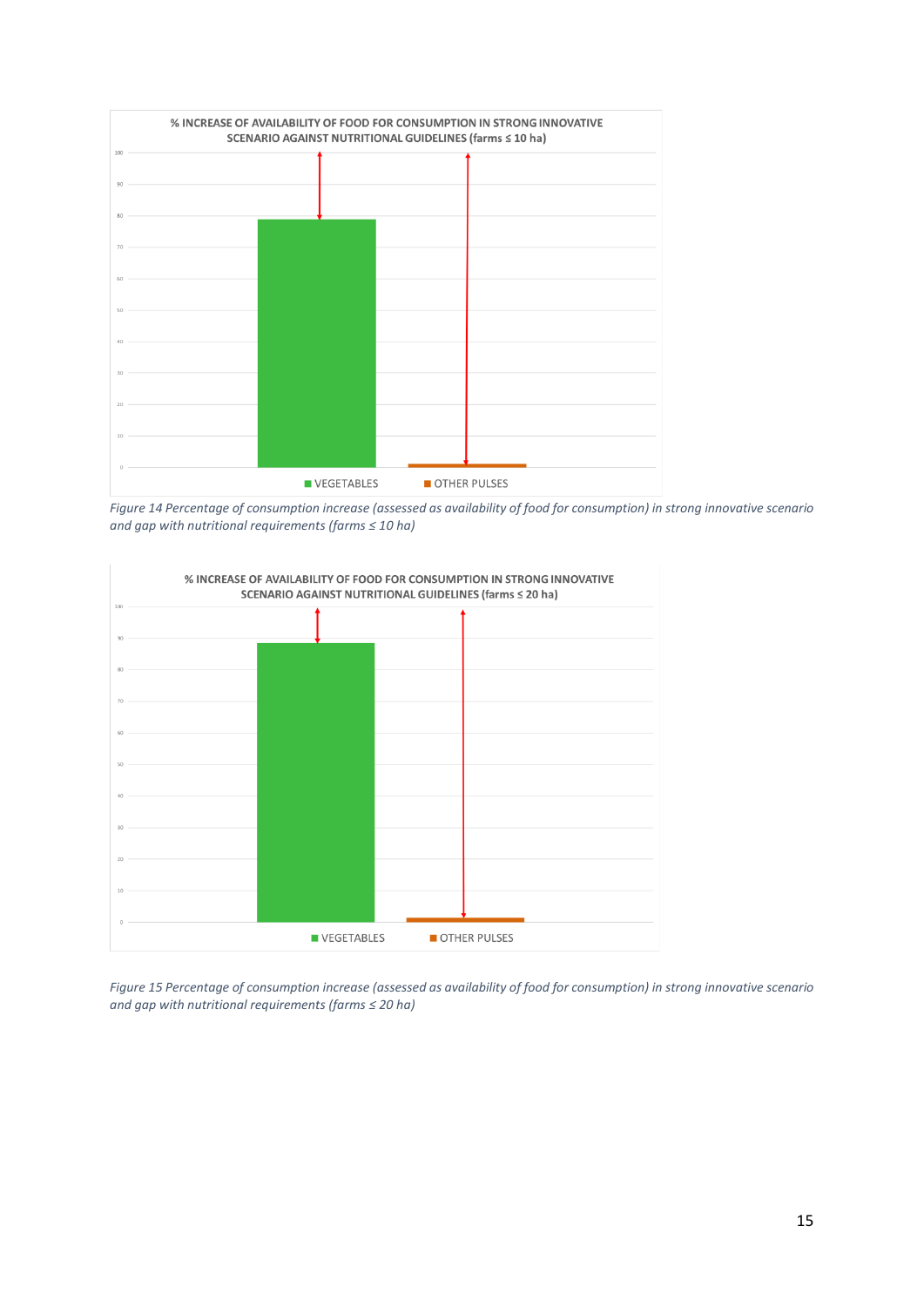

*Figure 16 Percentage of consumption increase in scenario 4 of Voluntary Coupled Payments and gap with nutritional requirements*

These findings clearly suggest that, according to this model and despite the heavy social costs, subsidies oriented to different farms for fruits, vegetables and pulses crops positively impact on agricultural production, with significant results for vegetables in the perspective of the fulfilment of nutritional requirements for population, based on hypothetical self-sufficiency of France for these crops. It is also clear that consumption subsidy schemes lead to a strong increase of vegetables consumption (assessed as availability of food for consumption) while for pulses consumption, at least for the group "Other pulses", the increase is very low as there is only a slight contribution to fulfil the consumption gap for pulses towards the nutritional requirements. It is important to observe that the difference between the increase of consumption of vegetables and consumption of pulses is not only explained by the different percentage of consumption growth but mostly to the current base level of consumption (assessed as availability of food for consumption), which is very low for pulses and relatively high for vegetables. Furthermore, the very low responsiveness of pulses production and consumption to subsidies can also be explained by the particularity of the pulses sector. In fact, as it has been explained above, food is not the only utilization for pulses as animal feed and seed production (peas, fava beans, horse beans, etc.) represent the two competing utilizations of this product group (especially animal feed). Thus, pulses production for human consumption in France is in competition, on the one hand, with internal production oriented towards animal feed and, on the other hand with well-established import of pulses for food. In addition to the low level of consumption of pulses at present, these factors might explain in part the low impact of subsidies on the increase of production and consumption.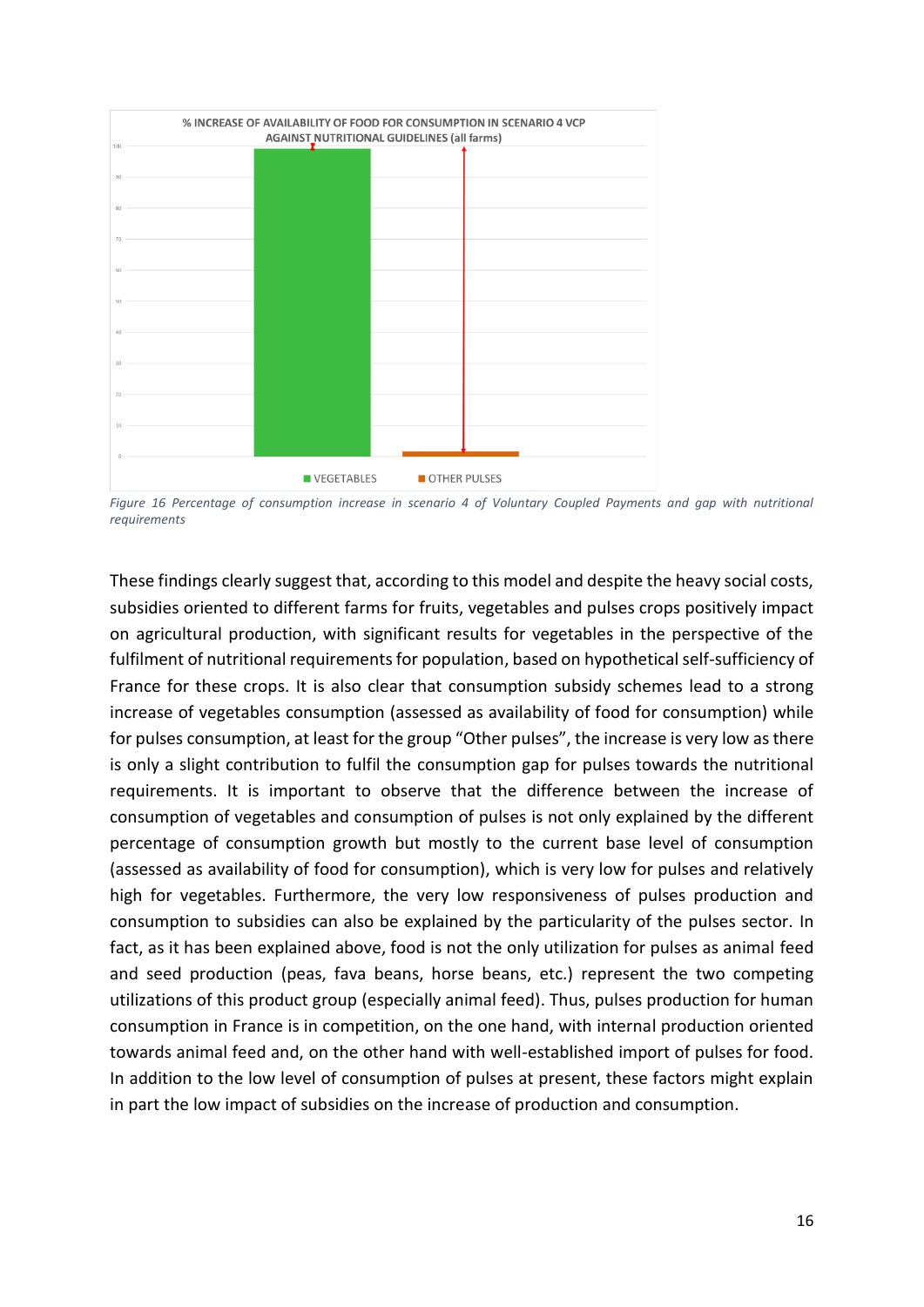### *Potential impact and responsiveness of small farms' production increase across value chains of fruit, vegetables and pulses*

Building on the findings presented above, when small farms are subsidized with incentives for producing fruits, vegetables and pulses, their production of these products increases. Provided with an upgraded capacity of supply, small farms would be able to have a different position within value chains of the related products. On the one hand small farms will be able to propose lower prices for their products in the market, as production costs would be in part supported by subsidies. However, small farms could also take advantage of their greater capacity of supply and propose larger quantities in the market without decreasing sale prices as their power across value chains is likely to be strengthened because of more important supplies. Of course, these dynamics of taking more power within value chains could be further strengthened if small farmers are able to coordinate their supply in the market through horizontal arrangements. In so doing, sale prices could be preserved or increased in the face of the competition in the markets. Quality certifications or geographical indications are also crucial tools for increasing value added - and then strengthening market power - to upgraded levels of supply from small farms.

In general, with an increased supply of fruits, vegetables and pulses, competition in the national market will change and grow. Complex interactions and systemic dynamics will be activated within value chains and the markets. A supply growth for fruits, vegetables and pulses from small scale farming will characterize the markets. While small farmers – if appropriately coordinated – will be able to interact and negotiate with wholesalers and large retailers, the latter will in the meanwhile tend to position into these markets by increasing the proposition of niche local fruits, vegetables and pulses. Furthermore, also relationships between small farmers and local retailers will change with new potential arrangements for valorization of local products and local value chains.

At a national level, a larger supply of fruits, vegetables and pulses will also generate greater interest for export markets, especially if small farmers will be able to horizontally coordinate their supply, negotiation power and arrangements for improving the value added of their products. In addition, among new market opportunities for small farmers, public procurement as an alternative market channel could be more easily accessed by small producers since they will be able to propose larger supply through coordinated horizontal arrangements. Moreover, green public procurement of local products is a growing market channel that could represent a potential opportunity for small farmers engaged in sustainable and organic practices.

With regards to consumption, significant impacts on consumption are observed on products that are already largely consumed (vegetables) and not for products concerned by competing interests for their utilization (such as feed and seed for pulses). Therefore, production support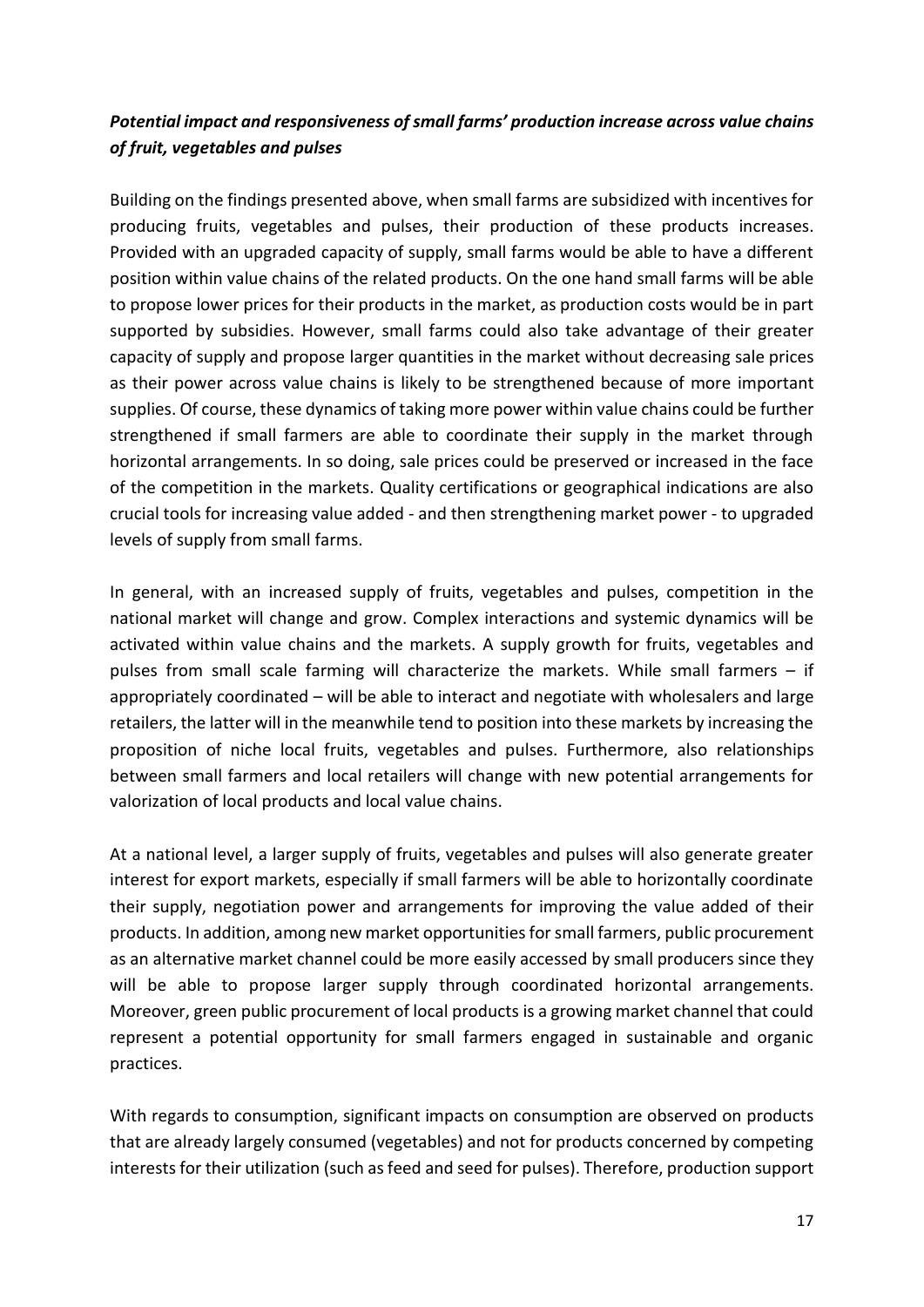measures need to be combined with interventions aimed at balancing feed with food supply and market for pulses. Furthermore, beyond production measures for fruits and vegetables, other parallel supply chain and demand-creation interventions can be envisaged to promote and increase consumption of vegetables and pulses, as those are the products that are not consumed to an adequate nutritional extent in France. With specific regards to small scale production of fruits, vegetables and pulses, several initiatives in France have combined efforts towards the integration of small scale farmers in the market with activities aimed at promoting consumption of healthy products such as fruits, vegetables and pulses.

In particular, a number of projects and studies in France show that the change towards healthier, and sustainable, consumption patterns is not simply related to the supply and proposition of products, but this change is strongly influenced by the development of social links between and within consumers, small farmers, and other actors of short and local value chains. A concrete example is presented by Chiffoleau et al. (2017) who show how the institution-driven establishment of an open-air market (i.e. *marché de plein vent*) in the outskirt area of Grabels, in the city of Montpellier, allowed the adoption of healthy and sustainable consumption patterns with local products. Building on this initiative and study, this practical case shows that the increase of the consumption of healthy, local, sustainable and fresh products is tightly connected with the links that were built between producers and consumers on learning about the origin, quality and intrinsic characteristics of products, as well as among consumers through exchange of information that triggers co-learning and awareness on product characteristics. Other real cases in France show that local availability of vegetables can embed production from orchards or family gardens to significant extents. A practical example is reported by Marie (2019) who assessed the contribution of vegetables produced in domestic gardens to the local food systems in three cities of the North-West of France. In fact, in the cities of Rennes, Caen, and Alençon, it was observed that domestic production, although often underestimated, can be significant with amounts that vary from 5% to 18% (depending on the city) for local consumption of vegetables.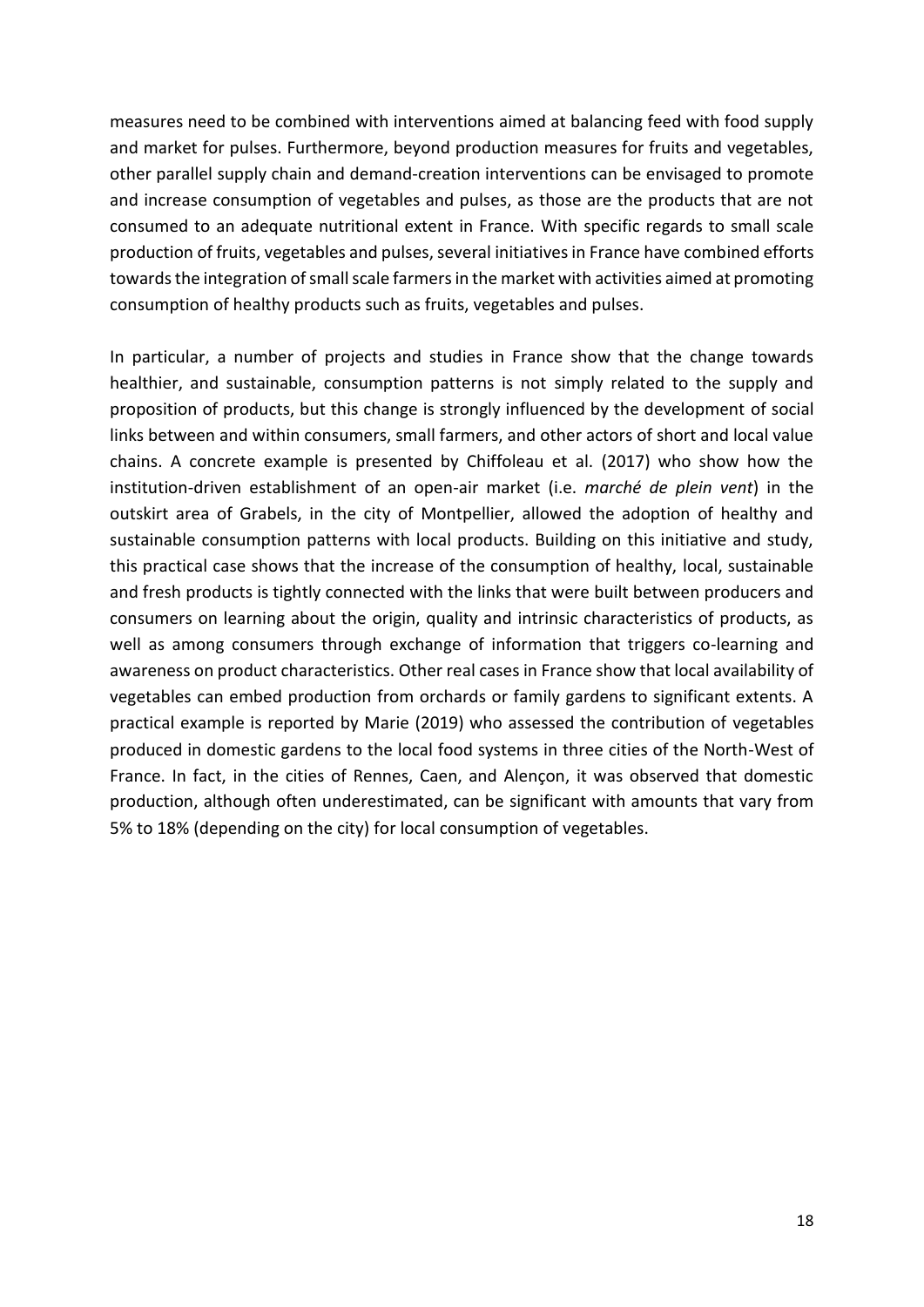### **References**

Agreste (2021) Bilans d'approvisionnement agroalimentaires 2018-2019. Février 2021 n. 1.

ANSES (2017) Étude individuelle nationale des consommations alimentaires 3 (INCA 3) Avis de l'Anses Rapport d'expertise collective.

Brooke, A., Kendrick, D., Meeraus, A., Raman, R., 2011. GAMS: A User's Guide. GAMS Development Corp, Washington, DC.

Chiffoleau, Y., Akermann, G., & Canard, A. (2017). Les circuits courts alimentaires, un levier pour une consommation plus durable?. *Terrains travaux, (2)*, 157-177.

De Saint Pol T. (2008), La consommation alimentaire des hommes et des femmes vivant seuls, INSEE Première.

Dervis, K., J. de Melo, and S. Robinson. 1982. General equilibrium models for development policy. New York: Cambridge University Press.

FAO, Handbook on Agricultural Cost of Production Statistics Guidelines for Data Collection, Compilation and Dissemination (2016).<http://www.fao.org/3/ca6411en/ca6411en.pdf>

Jansson, T., Nordin, I., Wilhelmson, F., Manevska-Tasevska, G., Weiss, F., Witzke, P., 2018. Coupled agricultural subsidies in the EU undermine climate efforts Agrifood Economics Centre working paper 19

Lécole, P., Préget, R., Thoyer, S., Designing an effective small farmers scheme in France with environmental and employment conditions. 2020.<https://hal.inrae.fr/hal-03027230>

Marie, M., Guillemin, P., Guennoc, D., Bermond, M., Maréchal, G., Bailleul, H., ... & Pecqueur, B. (2018, December). Décrire et comparer les systèmes alimentaires urbains: proposition d'un jeu d'indicateurs pour onze aires urbaines françaises. In 12èmes Journées de Recherches en Sciences Sociales INRA-SFER-CIRAD: Food for Tomorrow/Cap Aliment.

Marie, M. (2019). Estimation de la contribution de la production potagère domestique au système alimentaire local: enseignements à partir de l'étude des cas de Rennes, Caen et Alençon. VertigO: la revue électronique en sciences de l'environnement, 19(2).

Majewski, E., & Malak-Rawlikowska, A. (2018). Scenarios of the Common Agricultural Policy after 2020. Problems of Agricultural Economics, 1(354).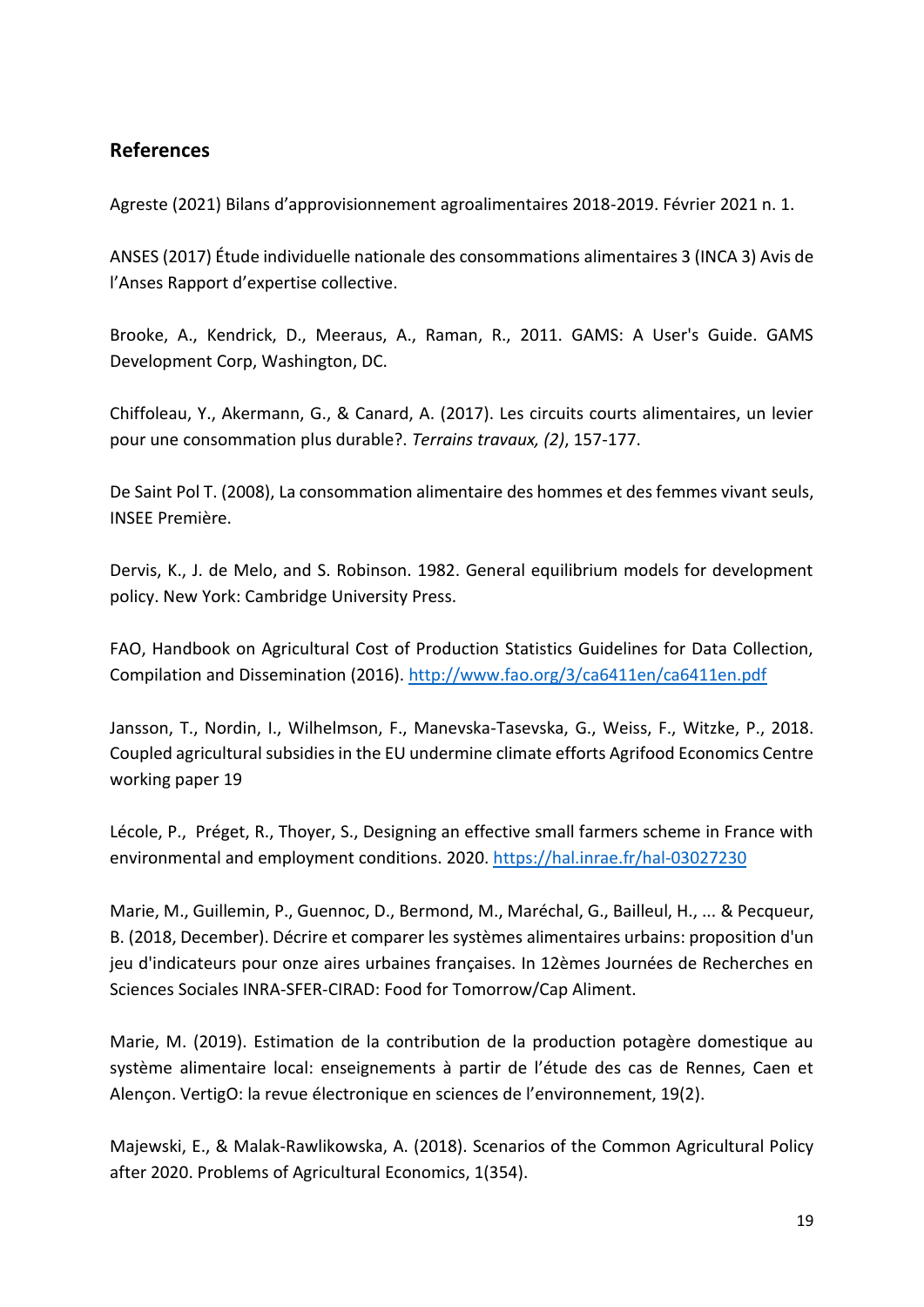Ministère des solidarités et de la santé (2019) Programme National Nutrition Santé 2019- 2023.

OECD (2016) OECD's producer support estimate and related indicators of agricultural support. Concepts, Calculations, Interpretation and Use (The PSE Manual). [http://www.oecd.org/agriculture/topics/agricultural-policy-monitoring-and](http://www.oecd.org/agriculture/topics/agricultural-policy-monitoring-and-evaluation/documents/producer-support-estimates-manual.pdf)[evaluation/documents/producer-support-estimates-manual.pdf](http://www.oecd.org/agriculture/topics/agricultural-policy-monitoring-and-evaluation/documents/producer-support-estimates-manual.pdf)

Regnier F., Lhuissier A. et Gojard S. (2009), Sociologie de l'alimentation, La Découverte, 128 p.